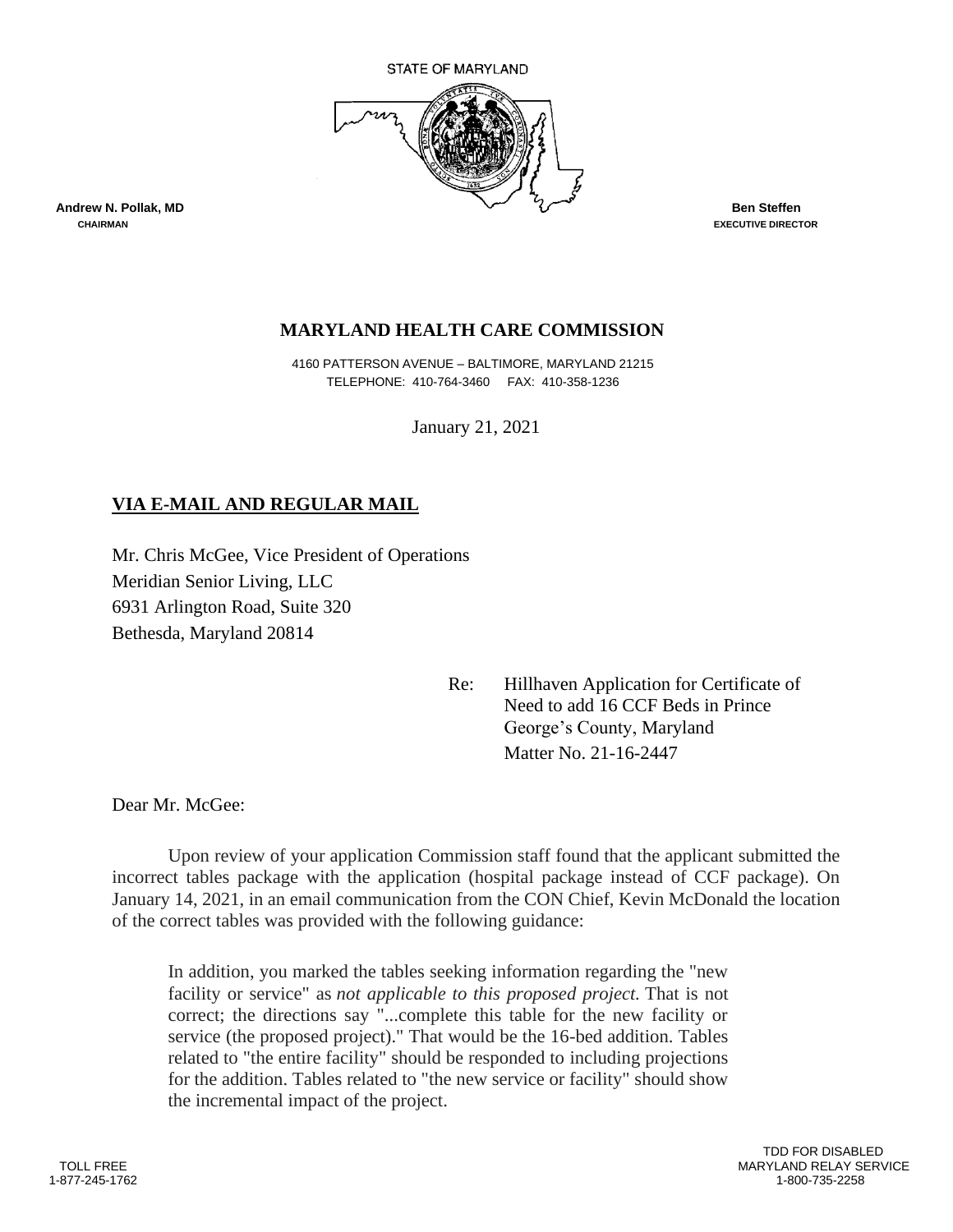Even as you prepare the replacement tables MHCC staff would like to share the questions it has regarding the application, apart from questions that may follow related to the tables. Those questions follow.

## **Part 1: PROJECT IDENTIFICATION AND GENERAL INFORMATION**

- 1. In addition to the information provided concerning the owners of the realty, operating, and management companies, please provide a chart showing the organizational structure of the Hillhaven community.
- 2. Please project the dates on which you expect to apply for state, local, and environmental approvals for the proposed project.
- 3. Aside from the CCF beds, please describe and enumerate the number of other beds that comprise the Hillhaven community (Assisted Living, Memory Care, Other).
- 4. Please explain why Exhibit 1 refers to the applicant as *Hillhaven Assisted Living Center*, when the applicant for this CON is not an assisted living facility, but a comprehensive care facility. The chart in Exhibit 1 should use the correct legal name.
- 5. The owners of the real property and bed rights listed on pp. 4 and 5 show addresses in Bethesda Maryland. This conflicts with the information on Exhibit 1, which shows a Delaware address for all of the parties. Please clarify.
- 6. Your project description states that 10 of the existing double occupancy rooms will operate as single occupancy after the proposed project completion. You state you will not occupy these 10 beds without proper authorization. What measures will you put in place to show that these 10 beds will not be operationalized without authorization?

## **THE STATE HEALTH PLAN**

## **Medical Assistance Participation**

- 7. Please provide a copy of Hillhaven's current Medicaid MOU.
- 8. Upon approval of your CON application the required level of Medicaid participation in Prince George's County 42.2% of patient days. You state that you will meet this standard, but the data presented in Table G shows Hillhaven's proportion of patient days allotted to Medicaid patients has been 26%, 36%, and 39% over the last three calendar years. Considering past performance, please explain the applicant's plan to meet this benchmark going forward.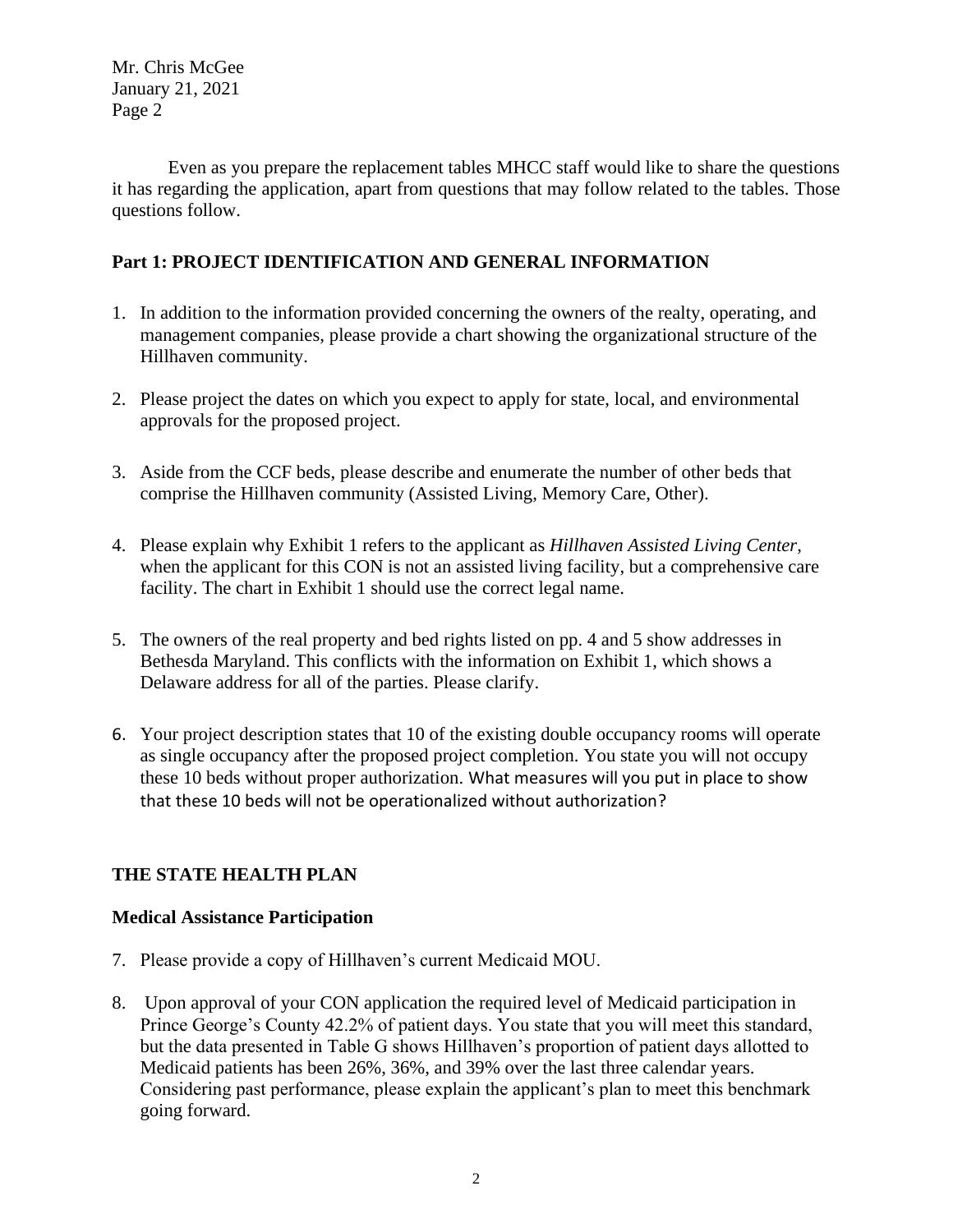### **Community Based Services**

- 9. Please provide evidence of the use of Section Q of the Minimum Data Set (MDS) documenting resident awareness of community-based alternatives to nursing home care. Evidence may include a MDS policy that addresses section Q, a sample copy of a completed section Q (with PHI removed), a copy of a completed MDS transmission (with PHI removed).
- 10. Please provide a copy of your discharge planning policy as evidence of discharge planning being provided in at least 6-month intervals for the first 24 months of the resident stay in the CCF.
- 11. Please provide evidence of the facility access given to providers of community-based care. Evidence may include a letter from a community-based partner (or the Ombudsman) documenting access to the facility for the purpose of providing residents information on community-based resources, flyers from resident/family counsel that included communitybased services or visitor sign in sheets that show community-based providers visiting the facility.

#### **Appropriate Living Environment**

12. Staff finds that there is a discrepancy between the architect's letter (exhibit 7) which refers to 25 private rooms to be added in the expansion while the Project Description in the application requests a 26 private room expansion. Explain the discrepancy.

#### **Specialized Unit Design**

13. Please provide a copy of your 24-hour dining menu options and resident activity calendar to demonstrate your resident-centered programs.

## **Renovation or Replacement of Physical Plant**

14. If applicable, please list any current life safety code waivers at the facility.

#### **Collaborative Relationships**

- 15. To successfully respond to this standard, an applicant should document its links with *at least one of EACH of the types of providers mentioned – i.e.,* hospitals, hospice programs, home health agencies, assisted living providers, Adult Evaluation and Review Services, and adult day care programs. Such documentation can be by means of letters or contracts*.* Please see the problems with the documentation staff has enumerated below and remedy the situation.
	- a. Your routine contract with Capital Hospice is not signed, nor is your inpatient contract
	- b. Your palliative care contract is not signed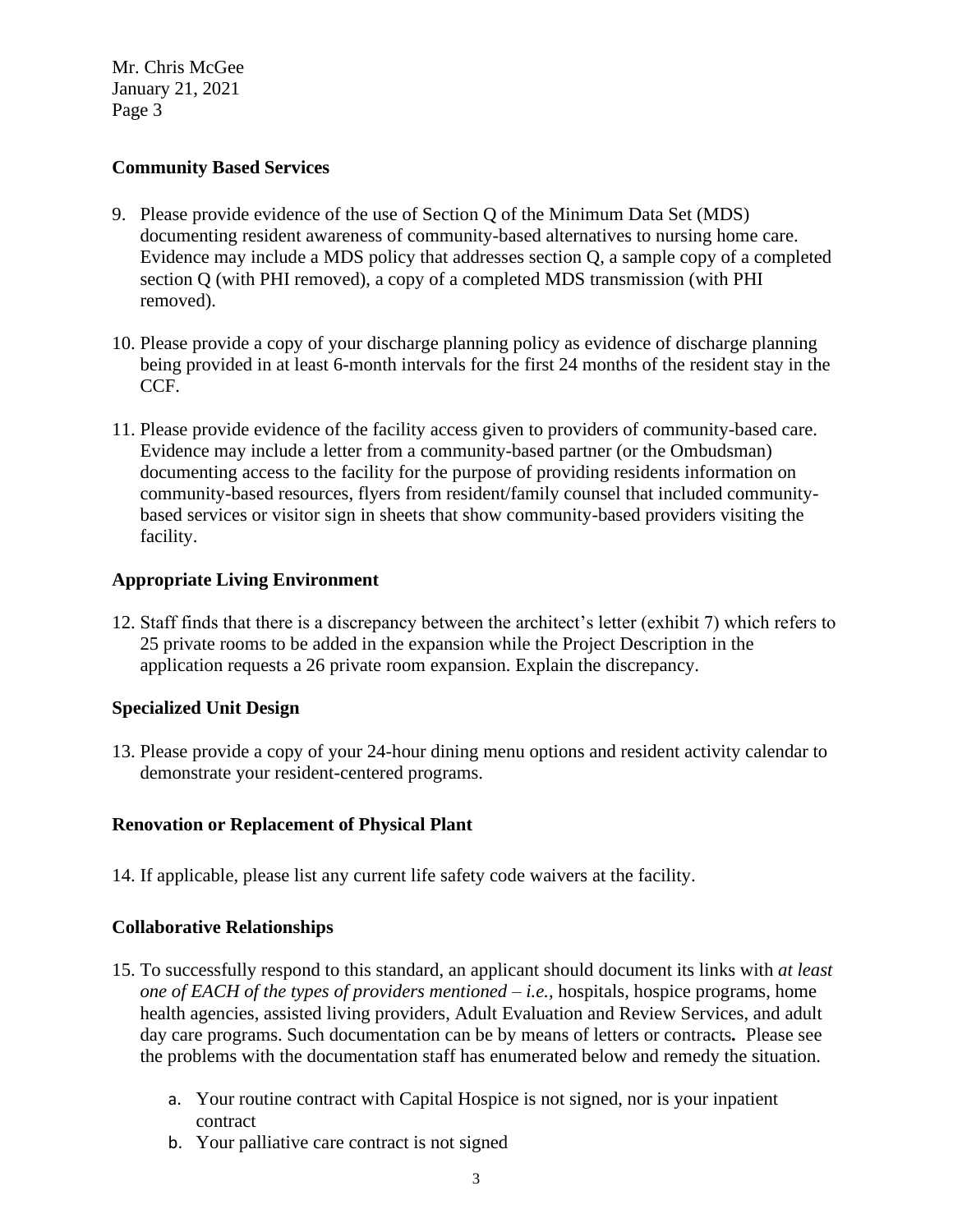- c. Your pharmacy contract is not signed and is cut-off
- d. Your diagnostic contract is not signed and is cut-off
- e. Your lab contract is not signed and is cut-off
- f. For radiation services you provided a certificate of insurance liability but no contract
- g. Your Durable Medical Equipment (DME) contract is not signed
- h. Your CareFirst insurance contract is cut-off
- i. There is no contract provided for Respiratory Therapy (not needed per the Standard but you state you would provide)
- j. Some of your contracts (such as transfer agreements) have you named as an Assisted Living-please explain this discrepancy and correct your contracts to have your CCFs correct legal name
- k. Although a contract is not needed, please also document your working relationship with Prince George's County AERS via a letter with your AERS contact or a sample AERS evaluation (PHI removed)
- 16. Roberts Home Health is listed as your Home Health provider. Roberts is a DME provider, not a provider of Certified Home Health Care, which is what the standard requires. Please provide documentation of your collaboration with Certified Home Health agencies (multiple for patient choice) to facilitate home based care after discharge.

#### **NEED**

17. Regarding the Physical Plant, other than your stated need for more private rooms please describe other issues/concerns including age of physical plant if any that are impacting care?

## **IMPACT**

18. You state that "[b]ecause the project will increase effective capacity by more than 16 new beds it will actually have zero impact on operating costs per patient day as illustrated…in Table 12..." Please explain this statement.

Please submit four copies of the responses to completeness questions and the additional information requested in this letter within ten working day of receipt. Also submit a response electronically, in both Word and PDF format, to Ruby Potter [\(ruby.potter@maryland.gov\)](mailto:ruby.potter@maryland.gov).

All information supplementing the application must be signed by person(s) available for cross-examination on the facts set forth in the supplementary information, who shall sign a statement as follows: "I hereby declare and affirm under the penalties of perjury that the facts stated in this application and its attachments are true and correct to the best of my knowledge, information, and belief."